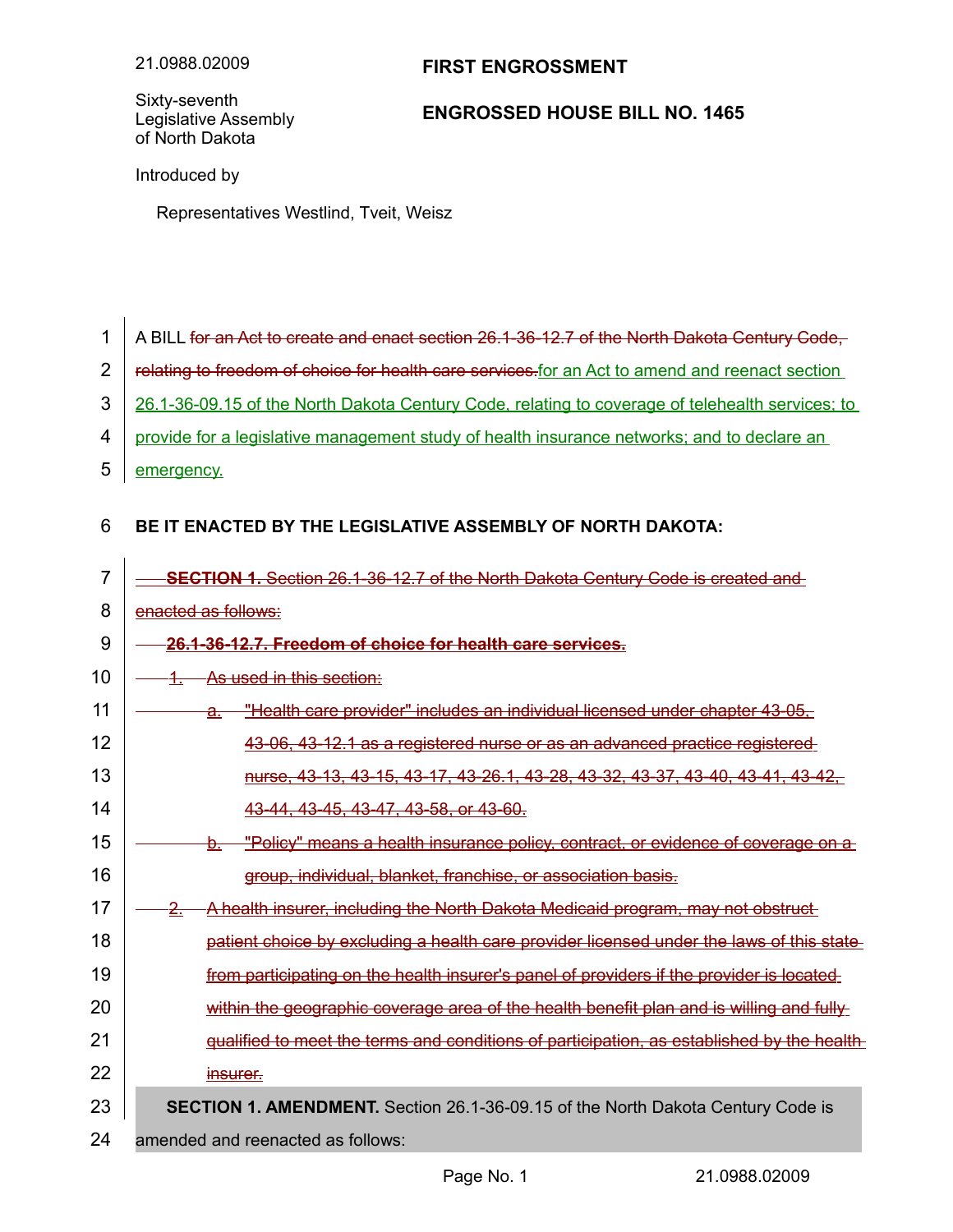| 1              | 26.1-36-09.15. Coverage of telehealth services. |                                                                                        |  |
|----------------|-------------------------------------------------|----------------------------------------------------------------------------------------|--|
| $\overline{2}$ | As used in this section:<br>1.                  |                                                                                        |  |
| 3              | a.                                              | "Distant site" means a site at which a health care provider or health care facility is |  |
| 4              |                                                 | located while providing medical services by means of telehealth.                       |  |
| 5              | b.                                              | "E-visit" means a face-to-face digital communication initiated by a patient to a       |  |
| 6              |                                                 | provider through the provider's online patient portal.                                 |  |
| 7              | C.                                              | "Health care facility" means any office or institution at which health services are    |  |
| 8              |                                                 | provided. The term includes hospitals; clinics; ambulatory surgery centers;            |  |
| 9              |                                                 | outpatient care facilities; nursing homes; nursing, basic, long-term, or assisted      |  |
| 10             |                                                 | living facilities; laboratories; and offices of any health care provider.              |  |
| 11             | e.d.                                            | "Health care provider" includes an individual licensed under chapter 43-05,            |  |
| 12             |                                                 | 43-06, 43-12.1 as a registered nurse or as an advanced practice registered             |  |
| 13             |                                                 | nurse, 43-13, 43-15, 43-17, 43-26.1, 43-28, 43-32, 43-37, 43-40, 43-41, 43-42,         |  |
| 14             |                                                 | 43-44, 43-45, 43-47, 43-58, or 43-60.                                                  |  |
| 15             | <del>d.</del> e.                                | "Nonpublic facing product" means a remote communication product that, as a             |  |
| 16             |                                                 | default, allows only the intended parties to participate in the communication.         |  |
| 17             | f.                                              | "Originating site" means a site at which a patient is located at the time health       |  |
| 18             |                                                 | services are provided to the patient by means of telehealth.                           |  |
| 19             | e.g.                                            | "Policy" means an accident and health insurance policy, contract, or evidence of       |  |
| 20             |                                                 | coverage on a group, individual, blanket, franchise, or association basis.             |  |
| 21             | <u>f.h.</u>                                     | "Secure connection" means a connection made using a nonpublic facing remote            |  |
| 22             |                                                 | communication product that employs end-to-end encryption, and which allows             |  |
| 23             |                                                 | only an individual and the person with whom the individual is communicating to         |  |
| 24             |                                                 | see what is transmitted.                                                               |  |
| 25             |                                                 | "Store-and-forward technology" means electronic information, imaging, and              |  |
| 26             |                                                 | communication that is transferred, recorded, or otherwise stored in order to be        |  |
| 27             |                                                 | reviewed at a distant site at a later date by a health care provider or health care    |  |
| 28             |                                                 | facility without the patient present in real time. The term includes telehome          |  |
| 29             |                                                 | monitoring and interactive audio, video, and data communication.                       |  |
| 30             | g-j.                                            | "Telehealth":                                                                          |  |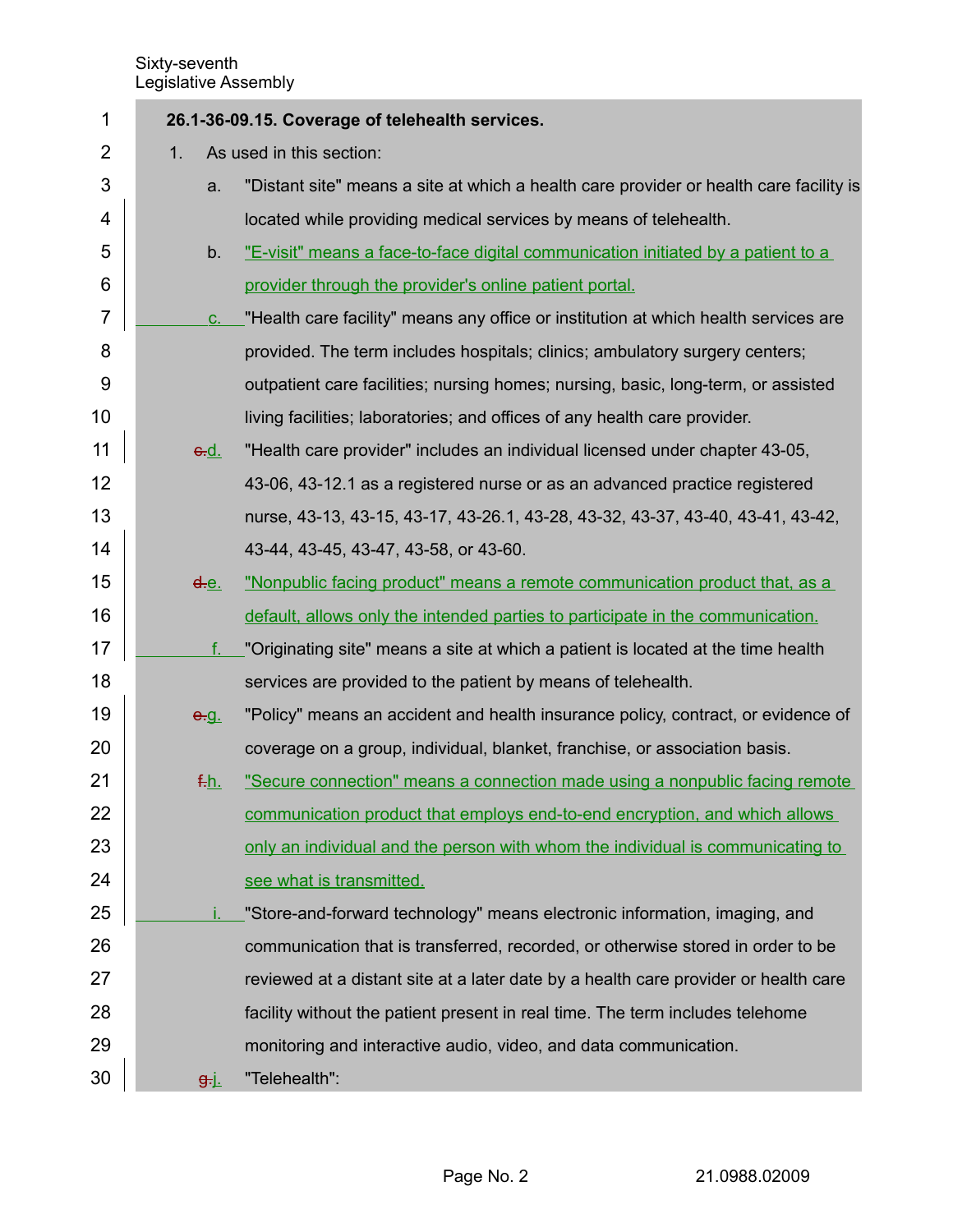| 1              |    | (1)<br>Means the use of interactive audio, video, or other telecommunications            |
|----------------|----|------------------------------------------------------------------------------------------|
| $\overline{2}$ |    | technology that is used by a health care provider or health care facility at a           |
| 3              |    | distant site to deliver health services at an originating site and that is               |
| 4              |    | delivered over a secure connection that complies with the requirements of                |
| 5              |    | state and federal laws.                                                                  |
| 6              |    | Includes the use of electronic media for consultation relating to the health<br>(2)      |
| 7              |    | care diagnosis or treatment of a patient in real time or through the use of              |
| 8              |    | store-and-forward technology.                                                            |
| 9              |    | (3)<br>Does not include the use of audio-only telephone, electronic mail, or-            |
| 10             |    | facsimile transmissions, or audio-only telephone unless for the purpose of               |
| 11             |    | e-visits or a virtual check-in.                                                          |
| 12             |    | "Virtual check-in" means a brief communication via telephone or other<br>k.              |
| 13             |    | telecommunications device to decide whether an office visit or other service is          |
| 14             |    | needed.                                                                                  |
| 15             | 2. | An insurer may not deliver, issue, execute, or renew a policy that provides health       |
| 16             |    | benefits coverage unless that policy provides coverage for health services delivered     |
| 17             |    | by means of telehealth which is the same as the coverage for health services             |
| 18             |    | delivered by in-person means.                                                            |
| 19             | 3. | Payment or reimbursement of expenses for covered health services delivered by            |
| 20             |    | means of telehealth under this section may be established through negotiations           |
| 21             |    | conducted by the insurer with the health services providers in the same manner as the    |
| 22             |    | insurer with the health services providers in the same manner as the insurer             |
| 23             |    | establishes payment or reimbursement of expenses for covered health services that        |
| 24             |    | are delivered by in-person means.                                                        |
| 25             | 4. | Coverage under this section may be subject to deductible, coinsurance, and               |
| 26             |    | copayment provisions.                                                                    |
| 27             | 5. | This section does not require:                                                           |
| 28             |    | A policy to provide coverage for health services that are not medically necessary,<br>a. |
| 29             |    | subject to the terms and conditions of the policy;                                       |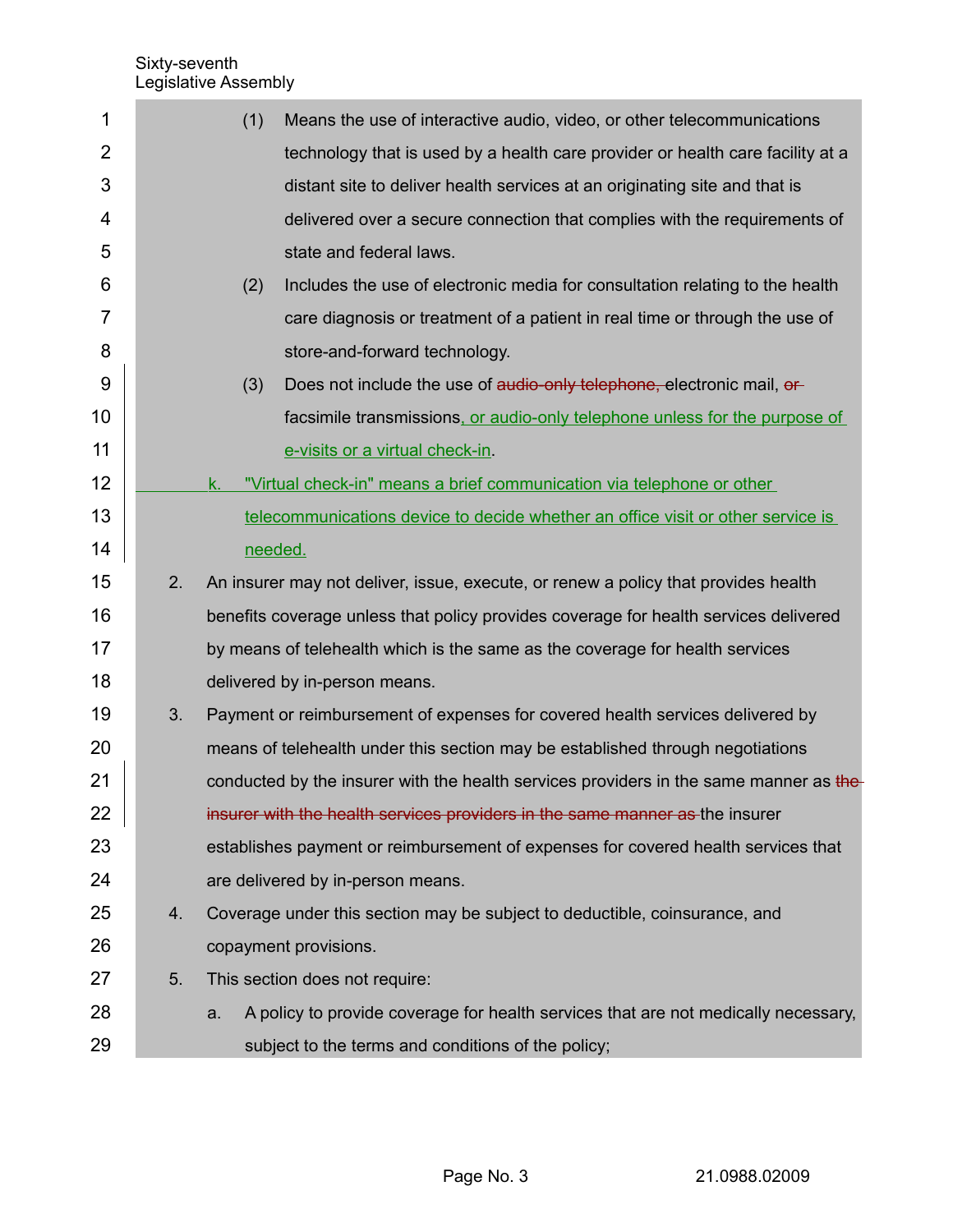| 1              |                  | b.             | A policy to provide coverage for health services delivered by means of telehealth     |
|----------------|------------------|----------------|---------------------------------------------------------------------------------------|
| $\overline{2}$ |                  |                | if the policy would not provide coverage for the health services if delivered by      |
| 3              |                  |                | in-person means;                                                                      |
| 4              |                  | C.             | A policy to reimburse a health care provider or health care facility for expenses     |
| 5              |                  |                | for health services delivered by means of telehealth if the policy would not          |
| 6              |                  |                | reimburse that health care provider or health care facility if the health services    |
| 7              |                  |                | had been delivered by in-person means; or                                             |
| 8              |                  | d.             | A health care provider to be physically present with a patient at the originating     |
| $9$            |                  |                | site unless the health care provider who is delivering health services by means of    |
| 10             |                  |                | telehealth determines the presence of a health care provider is necessary.            |
| 11             |                  |                | <b>SECTION 2. LEGISLATIVE MANAGEMENT STUDY - HEALTH INSURANCE</b>                     |
| 12             | <b>NETWORKS.</b> |                |                                                                                       |
| 13             | 1.               |                | During the 2021-22 interim, the legislative management shall consider studying health |
| 14             |                  |                | insurance networks, including narrow networks. The study must include:                |
| 15             |                  | a.             | Consideration of the use and regulation of broad and narrow networks in the           |
| 16             |                  |                | state by individuals and employers, the sales and marketing of broad and narrow       |
| 17             |                  |                | networks, opportunities for consumer choice-of-provider, and premium                  |
| 18             |                  |                | differentials among states with choice-of-provider laws;                              |
| 19             |                  | b.             | A review of legislative and court history regarding the impact of choice-of-provider  |
| 20             |                  |                | laws on exclusive provider organizations and preferred provider organizations         |
| 21             |                  |                | and how choice-of-provider laws apply to risk-pooled health plans regulated by        |
| 22             |                  |                | the federal Employee Retirement Income Security Act of 1974;                          |
| 23             |                  | C <sub>1</sub> | The impact of the consolidation of the health care market on consumer cash            |
| 24             |                  |                | prices, insurance plan deductibles and premiums prices, and consumer options;         |
| 25             |                  | d.             | A comparison of health maintenance organizations provider network designs and         |
| 26             |                  |                | other health insurer provider network designs;                                        |
| 27             |                  | e.             | A review of how vertical integrated networks utilize HMO plans; and                   |
| 28             |                  | f.             | A comparison of premiums of health benefit plans offered in the individual and        |
| 29             |                  |                | small group markets in relation to the provider network design associated with        |
| 30             |                  |                | those plans along with the growth of value-based purchasing.                          |